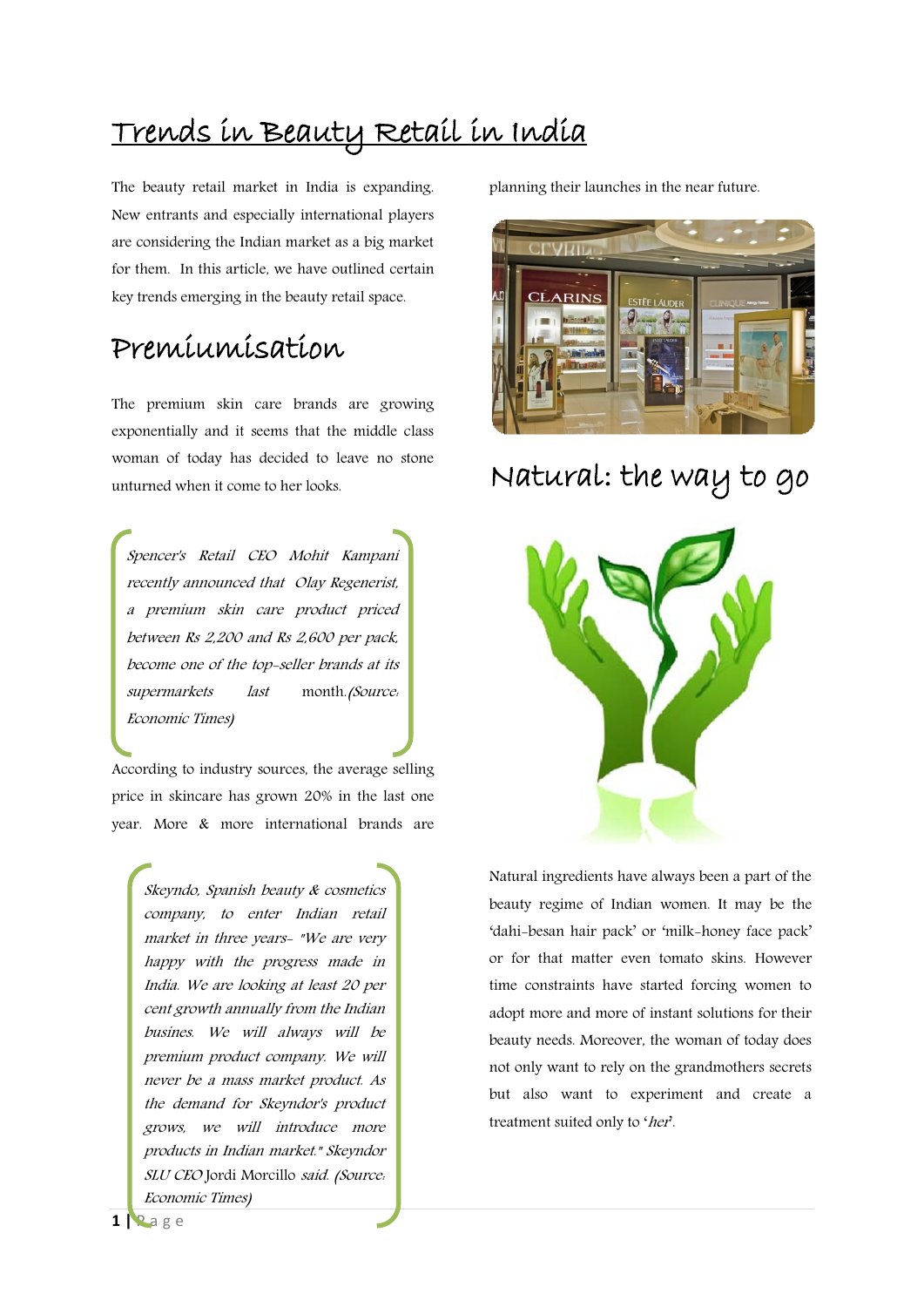Globally, too the trend for natural cosmetics is on the rise. So many brands both Indian and International are basing their skin & hair care products on natural/organic ingredients. The latest entrant is Ma Earth Botanicals from En Inde, a jewellery brand. The brand recently opened up its store at the Mehrchand market in Delhi.

[Natural cosmetics continue to outshine](http://www.cosmeticsdesign-europe.com/Market-Trends/Natural-cosmetics-continue-to-outshine-other-categories?utm_source=copyright&utm_medium=OnSite&utm_campaign=copyright)  [other categories](http://www.cosmeticsdesign-europe.com/Market-Trends/Natural-cosmetics-continue-to-outshine-other-categories?utm_source=copyright&utm_medium=OnSite&utm_campaign=copyright)

Growth rates for natural cosmetics continue to outperform other categories worldwide, as market researcher Kline Group points out that future growth is likely to shift to emerging markets.

Source: www.cosmeticsdesign-

#### Personalisation

europe.com

Every individual is different and thus their beauty needs. Beauty brands across the world are trying to minimise the gap between generic beauty needs of an individual and the specific needs of an individual. Product segmentation is increasingly becoming an age-problem matrix. In fact, a lot the international brands such as Vichy, Shiseido etc, offer online consultations and then suggest a product within their range best suited to the individual. However the latest trend is to get a cream which is 'made to order'. Forrest Essentials has introduced a concept of 'made to order' where the individual can log on to their website and can get a cream customised for herself on the basis of her age, skin type, current skin care routines and issues.



## Diagnosis

Increasingly, premium beauty brands are offering skin diagnosis at their outlets to engage their customers and understand them better. Small conversation counters, with skin diagnostic machines, hand held devices for checking moisture levels, mirrors, cotton pads are etc. are very much becoming a part of the beauty retail counters. These diagnostic devices help the customer to make informed choices and also educate them about their skin. For the brand it means long term relationship based on credible results of the diagnosis and better sales. Although most brands offer these services on the spot but a few such as Estee Lauder also hold skin diagnosis sessions on appointment basis on a particular day of the week.



Diagnosis corner at Lancôme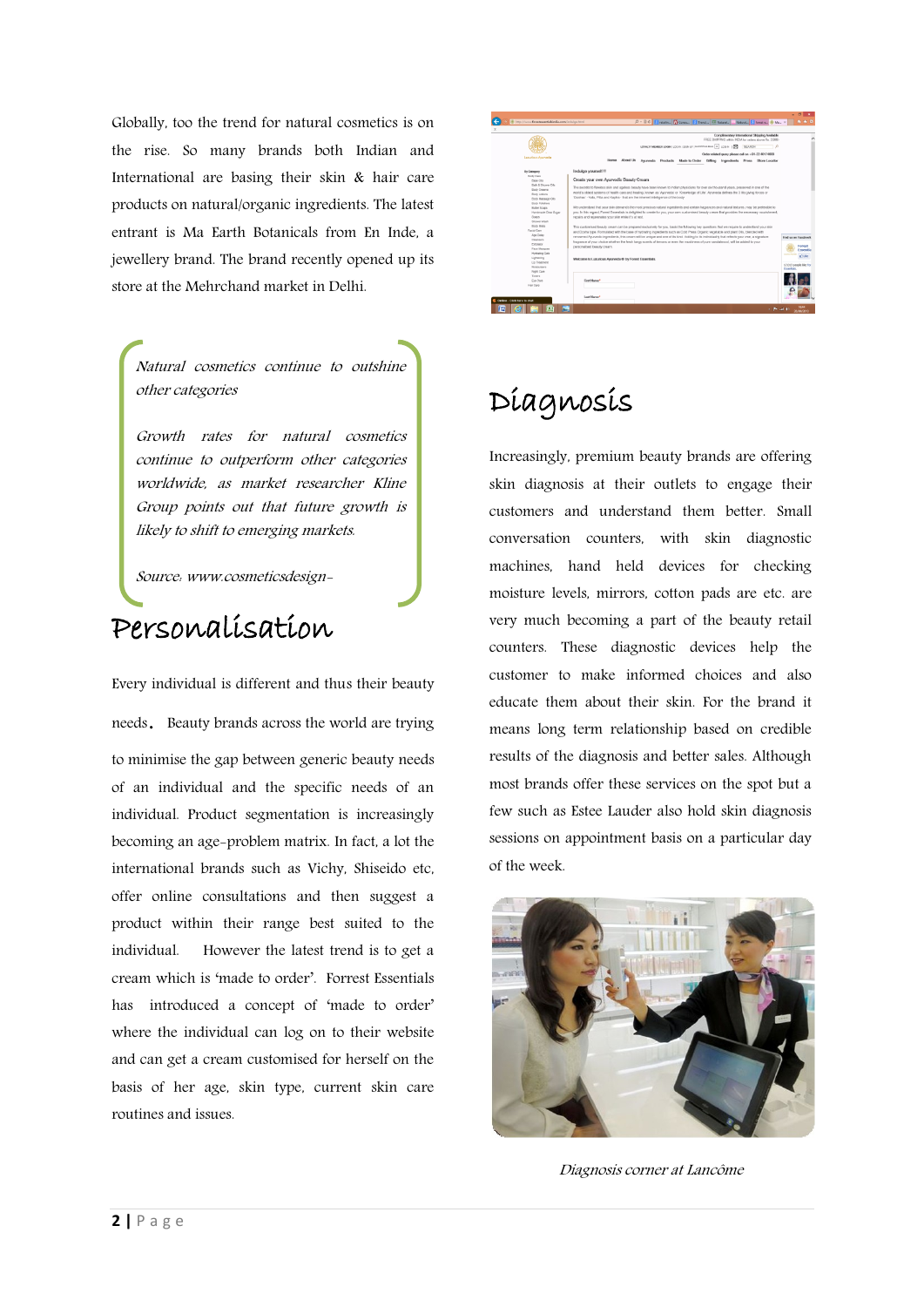## Conversation and not a sales pitch

Personal interaction is becoming increasingly important in the beauty retail selling. All premium brands are investing in training their sales staff so that they can showcase a balance of product knowledge, customer need and sales pitch. Consumers are looking for individual attention which is not focussed on 'only sales' but 'on their individual needs'.



The on-going trend is to have a conversation around the problems of the customer, offer her a skin diagnosis and then suggest a product. The sales staff is oriented to set a stage for a relationship with the customer.

Another trend which is growing in staffing at beauty retail is to engage male sales personnel. May it be Clinique, Lancôme, Shiseido all brands have male attendants helping the customers.

# Creating a critical first Impression

In order to create a long lasting impression on the customers all brands are investing in careful planning of the layout, ambience & display of their products. Across brands one can notice that all outlets have all glass doors through which any customer passing by has an access to 'what's happening inside' instantly. Additionally, all stores have bright lighting so that all inside the store is clearly visible.



#### Clear glass door at Clarins

The displays are also created in such a way that they navigate the customers to what they need. The displays are ingredient based in case of L'occitane or skin type based in case of Shiseido or benefit based in case of Lancome.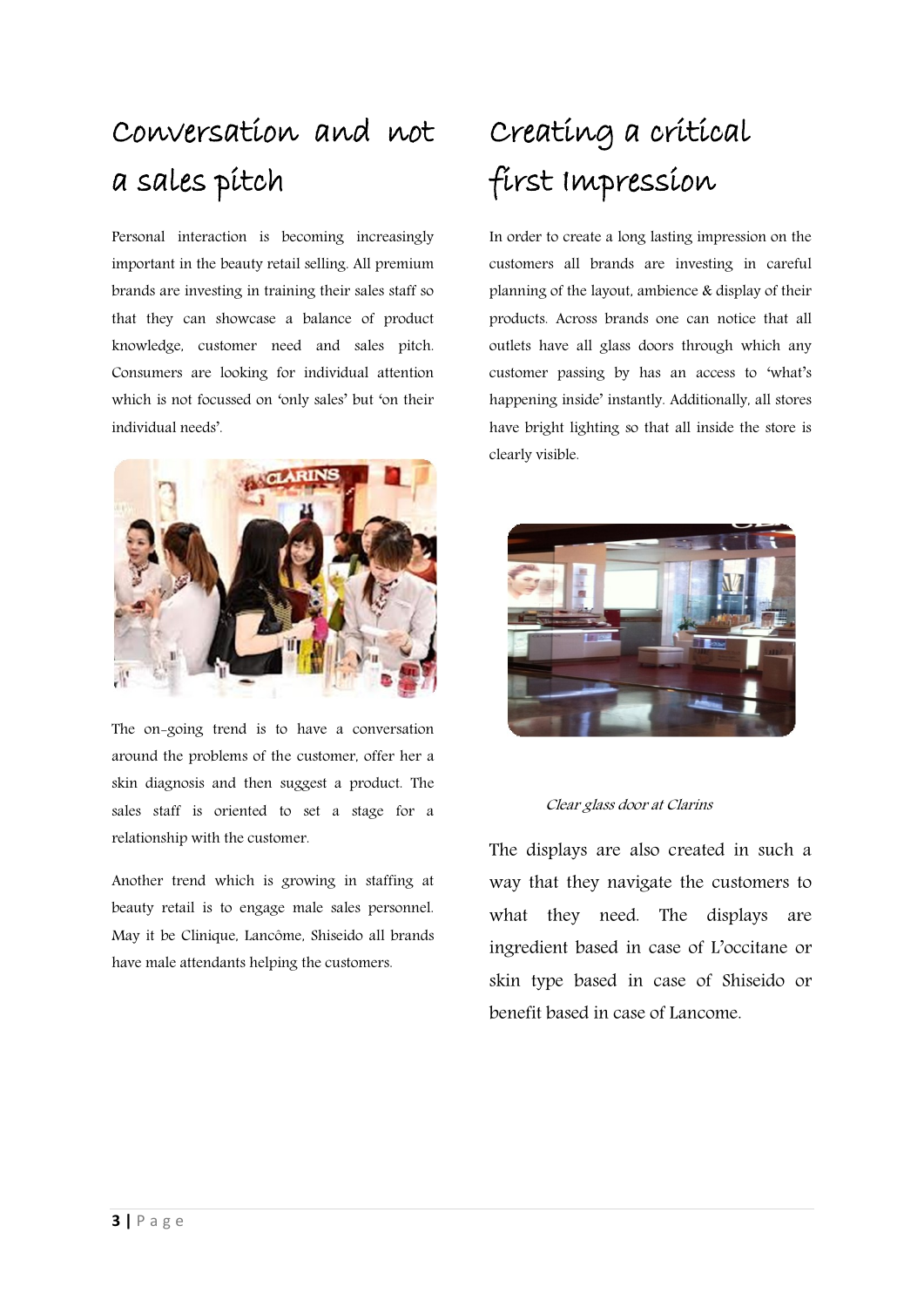

Display of a range at Lancôme



#### Display at L'occitane

A recent trend in the product display is the 'best seller' counter. At Kiehl's one finds a separate shelf in which all their best sellers are displayed. Body Shop also uses this technique but it does so within a range. L'occitane also display's the price range of the product along with the product.



Best sellers in a single rack at Kiehl's

Another very key thing which is driving the impression are the well groomed and in uniform beauty advisors/sales personnel at the stores. The neatly dressed staff in their crisp uniforms/lab coats gives a sense of professionalism and team work.



Staff at a Clinique store